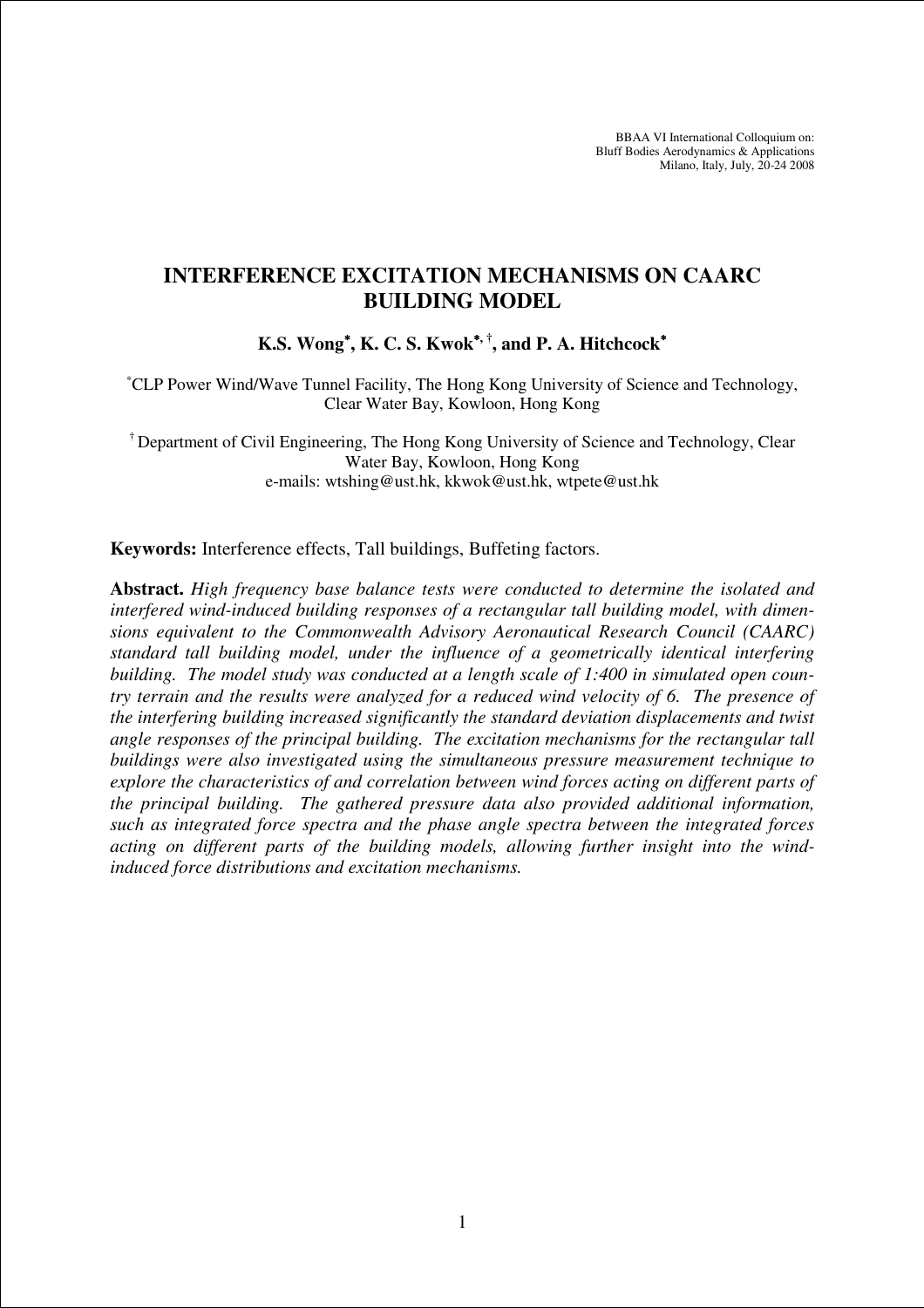#### **1 INTRODUCTION**

Wind effects on isolated tall buildings have been investigated in many studies since the 1960s, for example [1-6]. Most of those studies have applied techniques which measure the overall wind loads acting on a tall building model to explore the wind-induced excitation mechanisms, with many of the earlier studies using aeroelastic models and more recently the high frequency base balance (HFBB) technique [7].

Similar approaches have also been adopted to explore the excitation mechanisms due to interference effects on tall buildings since the 1970s, for example [8-15]. Those studies, and others, have recognized the significance of interference effects in causing the amplification of aerodynamic forces acting on, and responses of, tall buildings. However, the measurement techniques, such as HFBB, adopted in those studies measure the integrated effects of the surrounding flow on a principal building under the influence of an interfering building. While those techniques are likely to allow the dominant wind-induced effects to be identified, they may not provide adequate information to fully explore the relevant excitation mechanisms.

This research aims to investigate interference excitation mechanisms by analyzing the forces acting on particular parts of a rectangular principal building. The HFBB technique was adopted for a series of wind tunnel tests to investigate and quantify the integrated interference effects on a principal building. Simultaneous pressure measurement tests were then conducted to gather pressure data to explore the characteristics of, and correlation between, forces acting on different parts of the affected building.

#### **2 EXPERIMENTAL SETUP**

The experiments were conducted in the 3 m  $\times$  2 m high-speed test section of the boundary layer wind tunnel of the CLP Power Wind Wave Tunnel Facility at The Hong Kong University of Science and Technology. A pair of identical rectangular tall building models, with dimensions equivalent to the Commonwealth Advisory Aeronautical Research Council (CAARC) standard tall building model, were modelled at 1:400 scale and used for both principal and interfering buildings. The modelled buildings are flat-topped, without parapets, and the exterior walls are flat and without any geometrical irregularities. The physical dimensions of the prototype scale buildings, as shown in Fig  $(1)$ , are  $b = 45$  m,  $d = 30$  m and  $h = 180$  m and the overall structural density ( $\rho_s$ ) was taken as 160 kg/m<sup>3</sup>.



Figure 1: Approaching wind direction with respect to building faces

Only the fundamental modes of vibration in translation and torsion were considered for the determination of the wind-induced responses. The first two modes of vibration were assumed to be orthogonal linear translation modes along the principal axes of the building. The third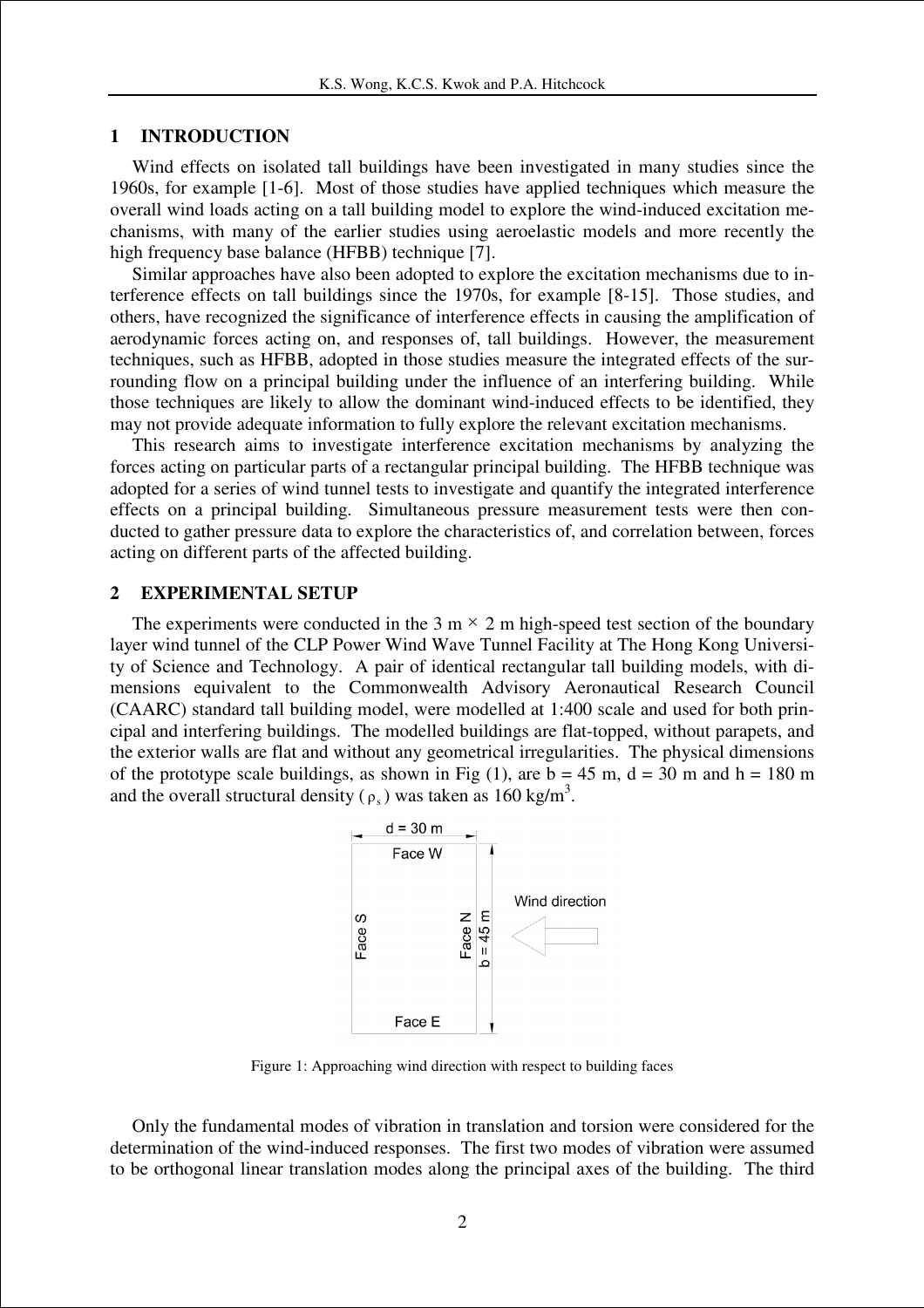mode of vibration was assumed to be a pure torsion mode with a constant mode shape. Structural damping was assumed to be 1% of critical damping for all modes of vibration. The natural frequencies of the fundamental translational modes were taken as 0.2 Hz. The prototype building was assumed to have a translational-torsional frequency ratio of 1.5, i.e. the torsional natural frequency was taken as 0.3 Hz.

The approaching wind was modelled as open country terrain, defined in AS/NZS1170.2:2002 [16] as terrain category 2, at 1:400 scale as shown in Fig (2). The turbulence intensity at the top of the building model was about 10%. The power spectrum of the longitudinal velocity measured at the top of the building model is presented in Fig (3).



Figure 2: Approaching wind model properties: (a) Mean wind velocity profile; (b) Turbulence intensity profile

Wind-induced responses were determined for a reduced wind velocity,  $U_r = \overline{U}(H)/n_1 b$ , of 6, where U(H) is the mean wind speed at the top of the building,  $n_1$  is the natural frequency of the fundamental translational mode of the prototype, and b is the breadth of the prototype. This reduced wind velocity corresponds to a prototype-scale mean wind speed of 54 m/s at building height, which is approximately equal to the 50 years return period design mean wind speed for Hong Kong. For all tests in the current study, the incident wind was normal to the breadth, b, of the principal and interfering building as shown in Fig (1). The four faces of the principal building are designated as N, E, S and W in Fig (1) for ease of reference in the study of the excitation mechanisms and distributions of wind loads acting on different parts of the building model.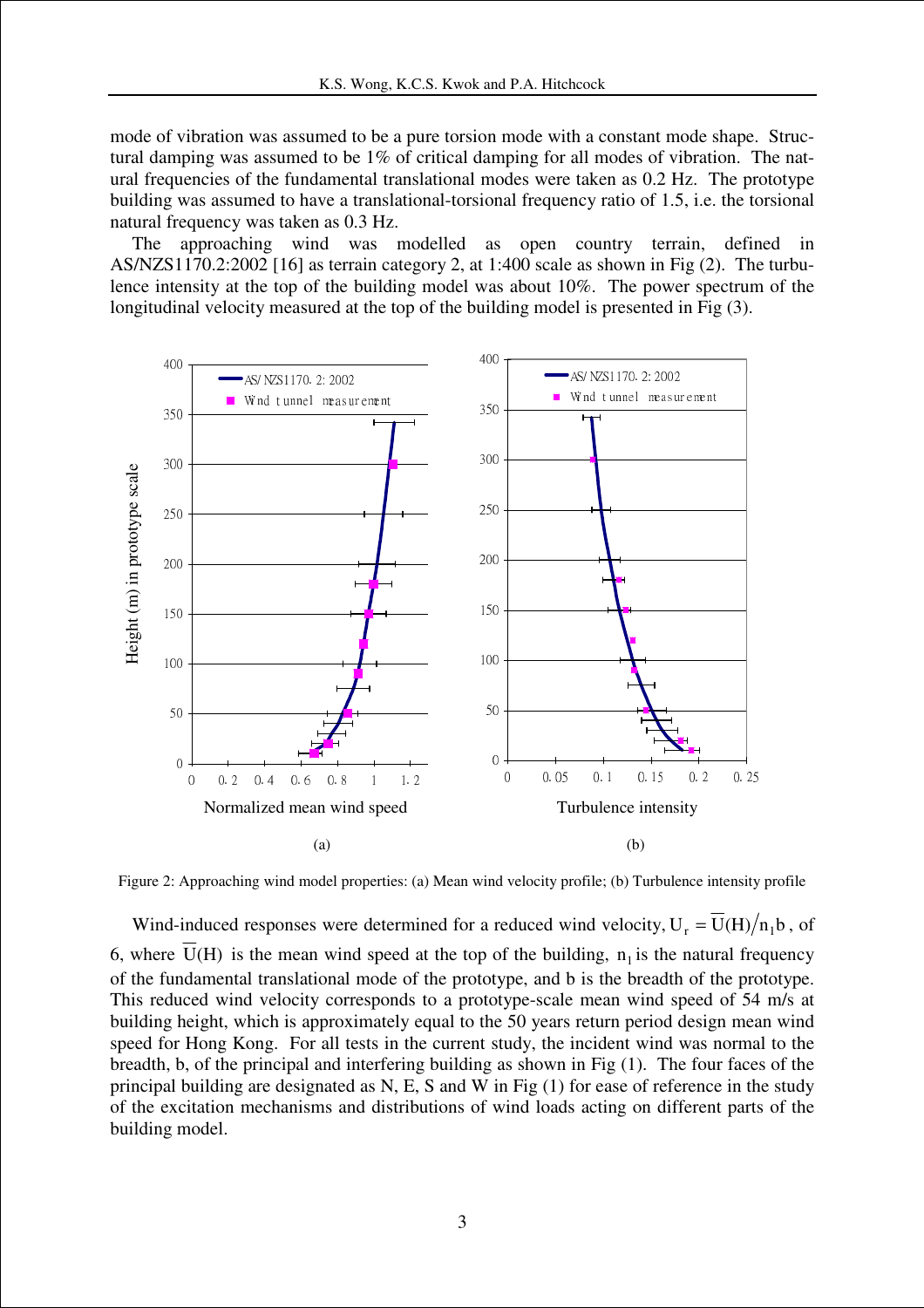In the HFBB tests, the modal forces were estimated from the overturning moments and torsional moment measured at the base of the principal building model. For this study, the principal building model was mounted on a high frequency base balance to measure the horizontal wind forces acting on the building and the moments about each of the three orthogonal measurement axes of the force balance sensor. The measured moments were then used to predict the dynamic wind-induced displacement and twist angle responses of the principal building.

Electronic differential pressure transducers were used to measure the surface pressure fluctuations acting on the building model. The transducers were connected to pressure taps via a three-stage restricted tubing system to provide a flat  $(\pm 10\%)$  frequency response up to 150 Hz and a phase lag which was approximately a linear function of frequency. Six layers of pressure taps were installed at heights of 56 mm, 168 mm, 281 mm, 337 mm, 393 mm and 435 mm above the base of the pressure model, comprising nine pressure taps per layer that were evenly spaced on each building face. As a result, 54 pressure taps were installed on each of the four faces of the pressure model and a total of 216 pressure taps were installed in the pressure model. The measured fluctuating local pressure time histories were integrated to determine the aerodynamic modal forces acting on the principal building. The modal force characteristics were explored by investigating the force spectra and phase spectra of modal force acting on each individual face.



Figure 3: Longitudinal turbulence spectrum of the approaching wind

## **3 EXPERIMENTAL RESULTS AND DISCUSSION**

The dynamic wind-induced displacement and twist angle responses of the isolated and interfered principal building were predicted using the high frequency base balance technique. The positions of the interfering building and the principal building are defined in accordance with the coordinate system defined in Fig (4), where the geometric centre of the principal building is located at the origin of the coordinate system (0d, 0b). For the high frequency base balance tests, the interfering building was placed at different positions upstream and downstream of the principal building. The interfering building locations closest to the principal building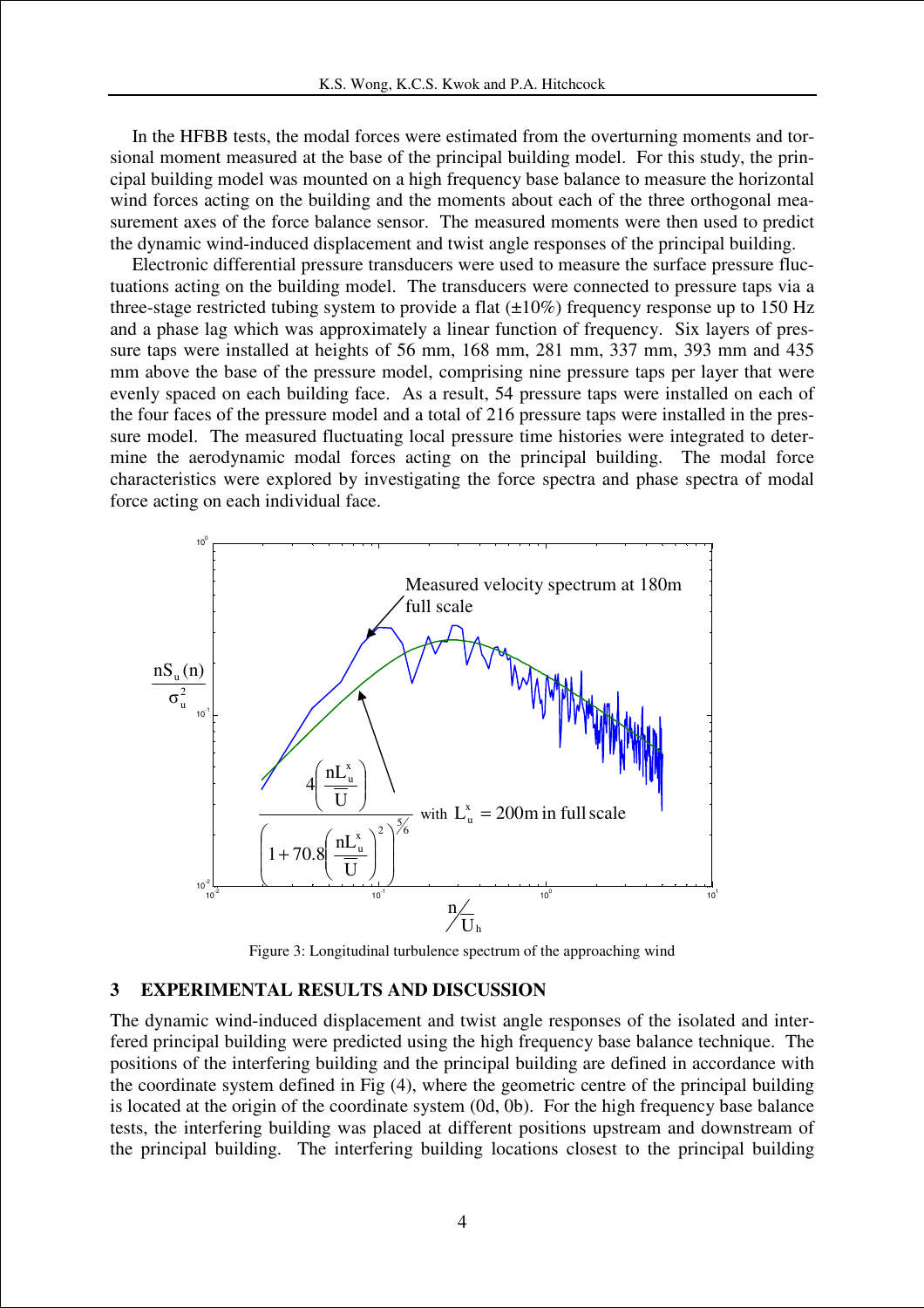were ±1.5d and 1.5b such that the minimum spacing between the interfering and principal buildings was 0.5d or 0.5b. Inside the region extending from -3d to 3d and 0b to 3b, the location of the interfering building was varied in 0.5d or 0.5b increments. Outside of that region, the location of the interfering building was varied in 1d or 1b increments up to an ordinate value of 10d upstream of the principal building. Due to the symmetry of the test configuration, it was only necessary to test positive ordinate values.



Figure 4: X-Y coordinate system for locating the interfering building

Buffeting factors, defined by Saunders and Melbourne [9] as the ratio of the interfered building responses to the building responses for the isolated condition, were used to quantify the interference effects for the principal building model. Buffeting factors for standard deviation alongwind and crosswind displacement responses and twist angle responses determined from the high frequency base balance test results were determined for the principal building for the interfering building locations described above and indicated in Fig (4). The calculated buffeting factors were then used to generate buffeting factor contours representing equal magnitudes of standard deviation crosswind displacement response and twist angle response as presented in Fig (5) and Fig (6) respectively. Additional buffeting factor contours for mean alongwind and standard deviation alongwind responses for this test configuration were presented in Wong [17].

The buffeting factor contours indicate that critical interference locations generally occurred when the interfering building was located diagonally far upstream (9d, 2b), directly upstream with small building separation (3d, 0b) or diagonally downstream with small building separation (-2d, 2b). The current study focusses on two directly upstream critical locations, i.e. when the interfering building was located at  $(X, Y) = (3d, 0b)$  and  $(2d, 0b)$ , corresponding to the largest magnitudes of standard deviation crosswind displacement response and twist angle response respectively. Additional detailed pressure tests were undertaken for these two locations to measure simultaneously the fluctuating pressures acting over the four faces of both the interfering and principal buildings.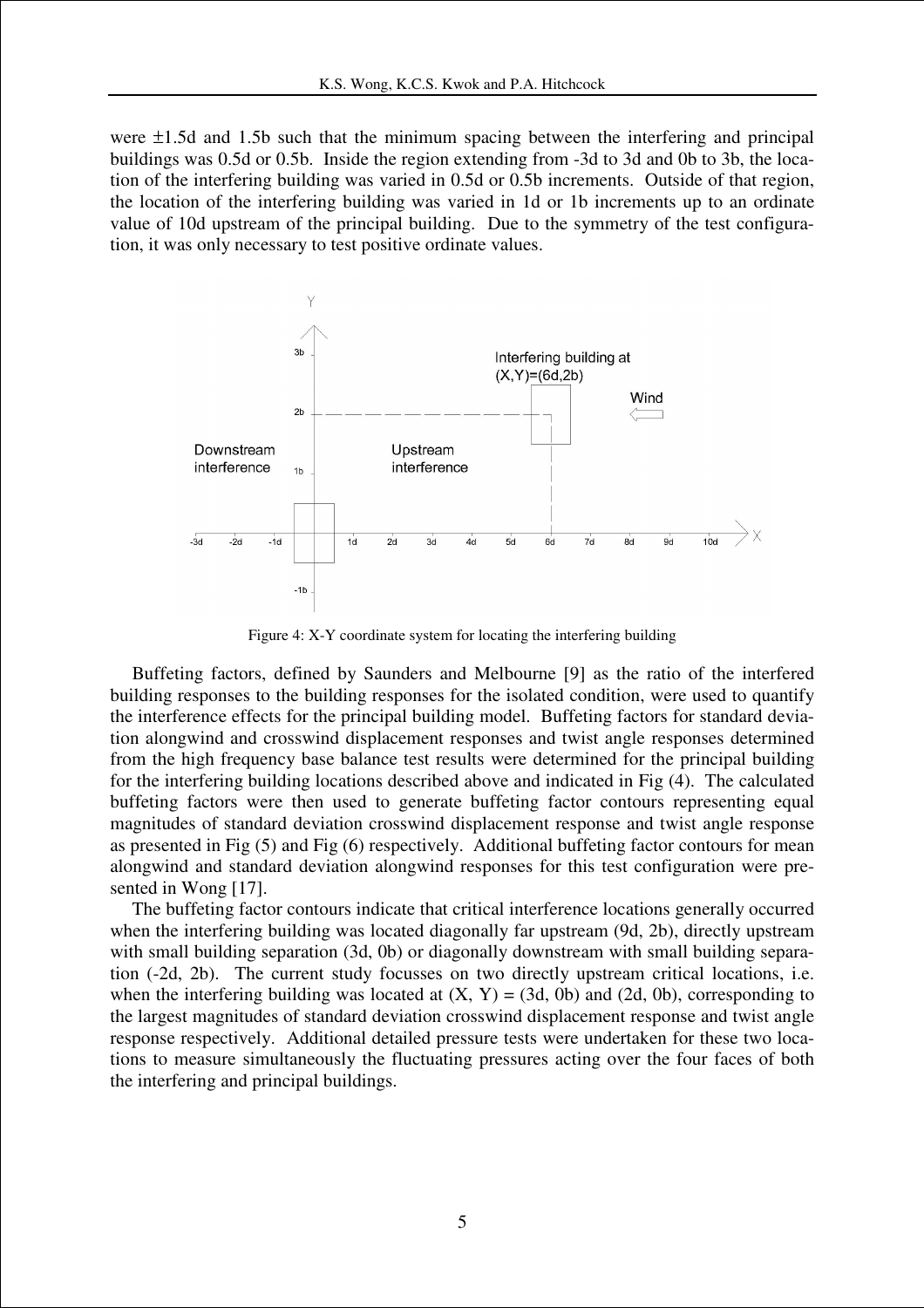

Figure 5: Buffeting factor contours at a reduced wind velocity of 6 for standard deviation crosswind response.



Figure 6: Buffeting factor contours at a reduced wind velocity of 6 for standard deviation twist angle response.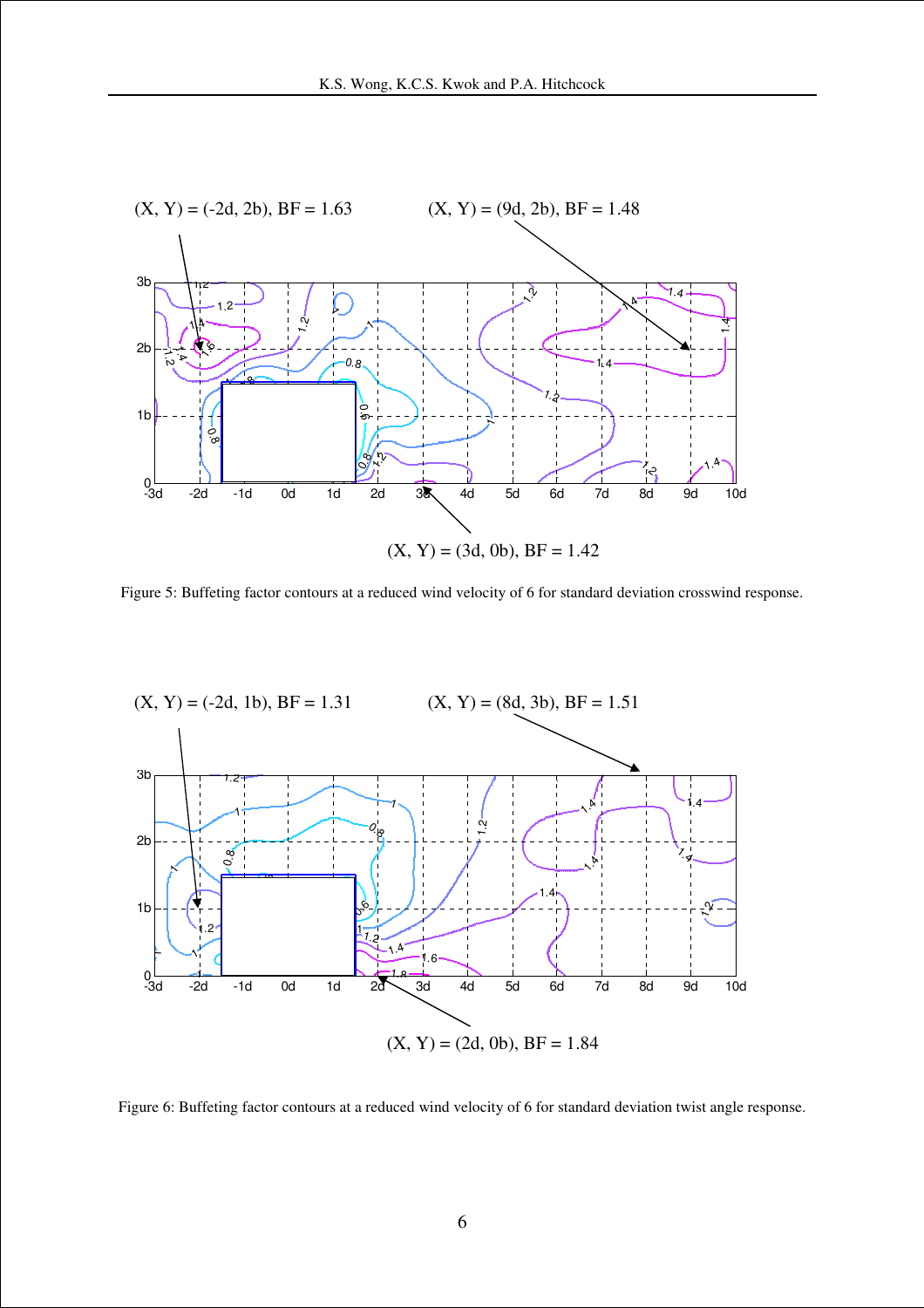The detailed pressure measurements were used to calculate spectra of wind forces acting on each of the building faces and the total modal force acting on the building model. Wong [17] verified that the pressure tap density was sufficient for measuring the wind-induced loads on the building model by ensuring consistency between the force spectra obtained by both high frequency base balance and pressure measurement techniques. Phase angle spectra were also determined from the pressure measurements to determine the influences of the interfering building on the correlation between forces acting on each of the faces of the principal building. When the phase angle between two forces is close to 0, the forces are in-phase and those forces are effectively combined. When the phase angle between the forces is close to  $\pm \pi$ , the forces are out-of-phase counteracting forces. The phase angle spectra were also a useful tool to investigate the causes for the different energy distributions between the total force spectra and the spectra for forces acting on individual faces.

#### **3.1 Standard deviation crosswind displacement responses, (X, Y) = (3d, 0b), BF = 1.42**

The normalized total crosswind force, phase angle spectra and individual normalized crosswind force spectra for Face E and Face W, i.e. the two side faces, of the isolated principal building and with the interfering building located at  $(X, Y) = (3d, 0b)$  are presented in Fig (7). The wind forces acting on Face N and Face S do not contribute to the crosswind force, hence they are not presented.



Figure 7: Normalized crosswind force spectra of individual faces and phase angle spectrum for the isolated principal building and with an interfering building located at  $(X, Y) = (3d, 0b)$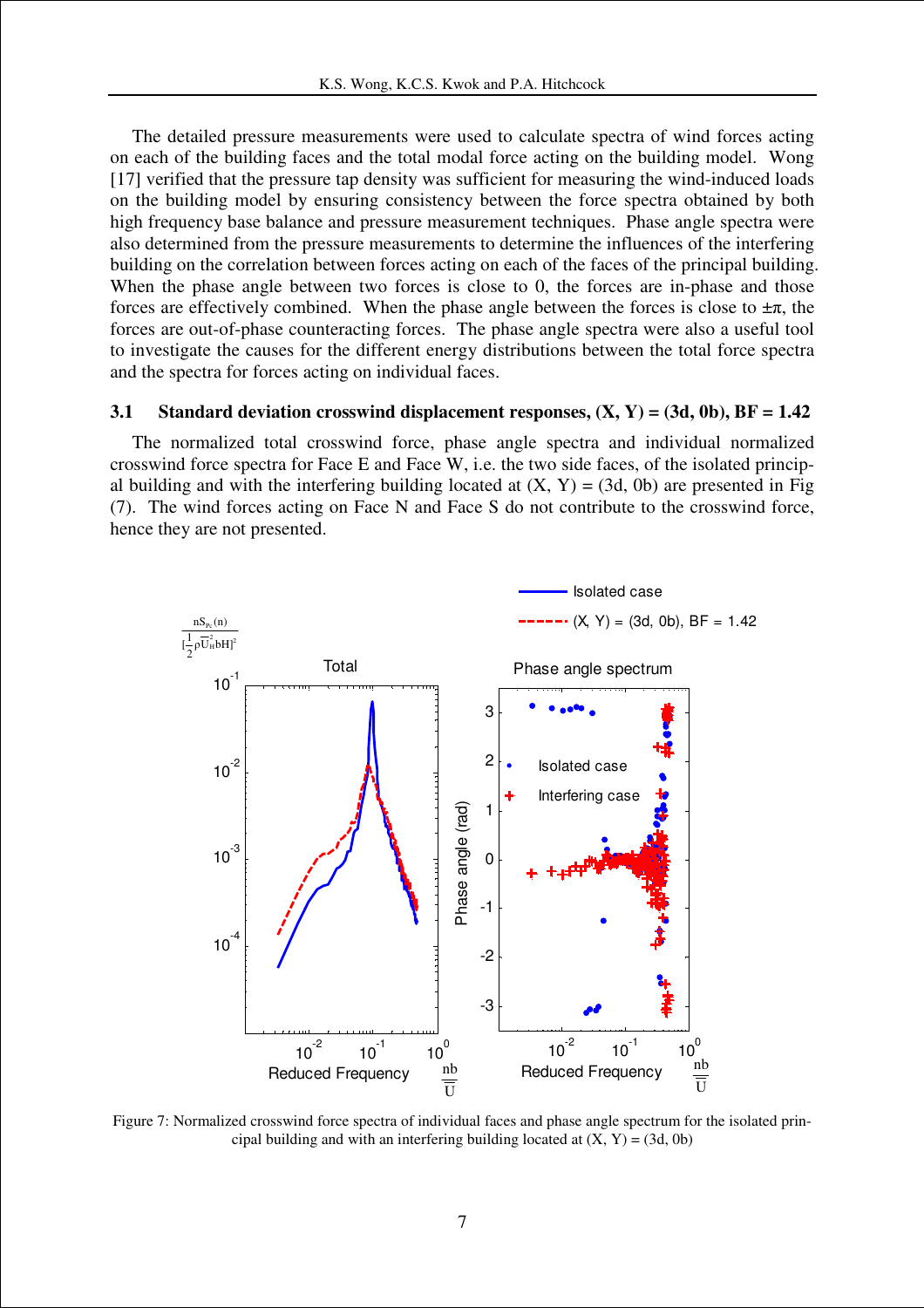



Figure 7 (cont.): Normalized crosswind force spectra of individual faces and phase angle spectra for the isolated principal building and with an interfering building located at  $(X, Y) = (3d, 0b)$ 

At that location, the principal building is located directly downstream of the interfering building and at the center of the highly turbulent wake region of the interfering building. This caused the excitation energy to increase over most parts of the normalized total crosswind force spectrum, except those near the reduced frequency of 0.1, resulting in a buffeting factor of 1.42. In contrast, for the isolated condition, an energy peak associated with wake excitation can be observed near the reduced frequency of 0.1. Although an energy peak is still apparent in the normalized total crosswind force spectrum for the interfered condition, the magnitude of the energy peak is reduced significantly.

The individual normalized crosswind force spectra of both side faces are nearly identical for both the isolated and interfered case, highlighting the symmetry of the wind flows about the mean approaching wind direction. The individual normalized crosswind force spectra for both side faces also highlight the influence of the highly turbulent altered flow, caused by the interfering building, on the crosswind force acting on the principal building. A slight enhancement of the excitation energies can be observed in the high reduced frequency range (>0.2). Furthermore, the excitation energies near a reduced frequency of 0.1 were reduced significantly, similar to the total normalized crosswind force spectra of the principal building. This reduction of the excitation energies associated with vortex shedding excitation mechan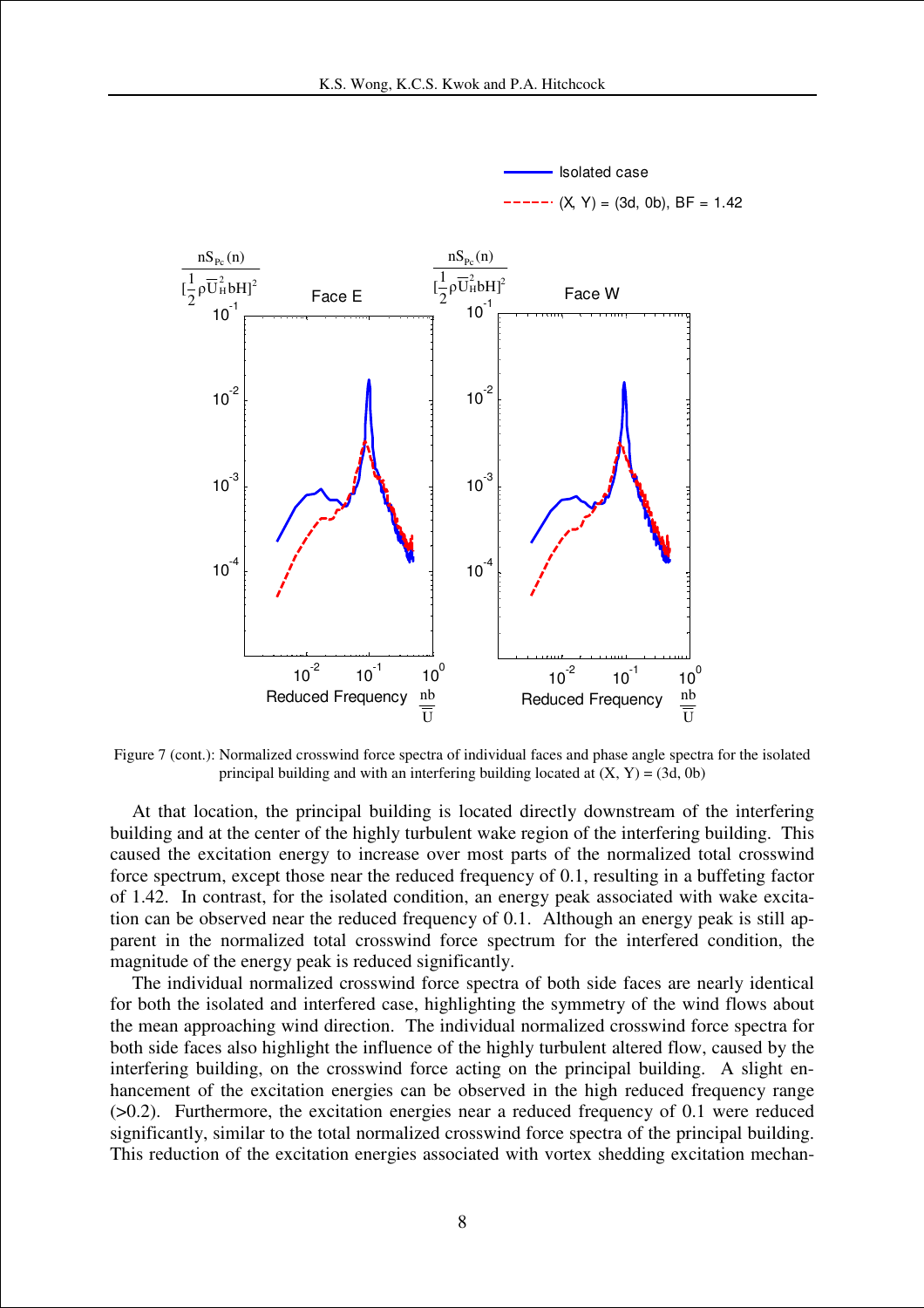ism demonstrates the weakened strength of the vortex formation in the highly turbulent flow. These observations are consistent with the findings of Melbourne [1], noting the enhancement of the excitation energies in the high reduced frequency range and the reduction of excitation energies associated with vortex shedding in the crosswind force spectra of buildings submerged in highly turbulent flow.

At the low reduced frequency range  $( $0.05$ ), the presence of the interfering building re$ duced the excitation energies of the individual normalized crosswind force spectra for both side faces, whereas the excitation energies in the corresponding reduced frequency range in the normalized total crosswind force spectrum were enhanced. The phase angle spectra, which show the phase angles between the crosswind forces acting on both sides of the principal building with respect to the reduced frequency in Fig (7), provides some insight into the cause of these differences. For the case with the interfering building located at  $(X, Y) = (3d,$ 0b), the phase angles of the low reduced frequency components (<0.05) are approximately 0, indicating that the crosswind forces acting on both sides of the principal building in the corresponding frequency range are largely in-phase and well correlated. On the contrary, the low reduced frequency components (<0.05) for the isolated building case were closer to  $\pm \pi$ , indicating that the crosswind forces acting on both sides of the principal building in the corresponding frequency range are largely out-of-phase and counteracting. Consequently, with the presence of the interfering building, the excitation energies in the low reduced frequency range of the individual normalized crosswind force spectra for both side faces were reduced.

### **3.2 Standard deviation twist angle responses, (X, Y) = (2d, 0b), BF = 1.84**

The presence of an upstream interfering building also significantly affected the standard deviation twist angle response of the principal building. A critical location for standard deviation twist angle response was identified when the interfering building was located at  $(X, Y)$  = (2d, 0b), for which a buffeting factor of 1.84 was recorded. The normalized total torque spectrum and the individual normalized torque spectra acting on each face of the principal building are presented in Fig. (8).

As shown in the normalized total torque spectrum for the interfered case presented in Fig (8), the excitation energies at reduced frequencies greater than 0.1 were enhanced significantly, while the excitation energies near a reduced frequency of 0.1 were markedly reduced. Furthermore, excitation energies at reduced frequencies less than 0.1 in the normalized total torque spectra of the interfered case were reduced significantly, which presents a marked contrast with the isolated building configuration.

The normalized torque spectra of each individual face of the principal building presented in Fig (8) show that the enhancement of excitation energies in the high reduced frequency range does not occur on all faces. Relative to the isolated condition, the normalized torque spectra of the individual faces of the principal building showed different characteristics for the excitation energies in the high reduced frequency range. In particular, significant enhancement of excitation energies in the high reduced frequency range were registered in the normalized torque spectrum of the windward face, Face N. The high reduced frequency range of the normalized torque spectra for the side faces, Face E and Face W, were relatively unaffected and the excitation energies in the high reduced frequency range for the leeward Face S were significantly reduced.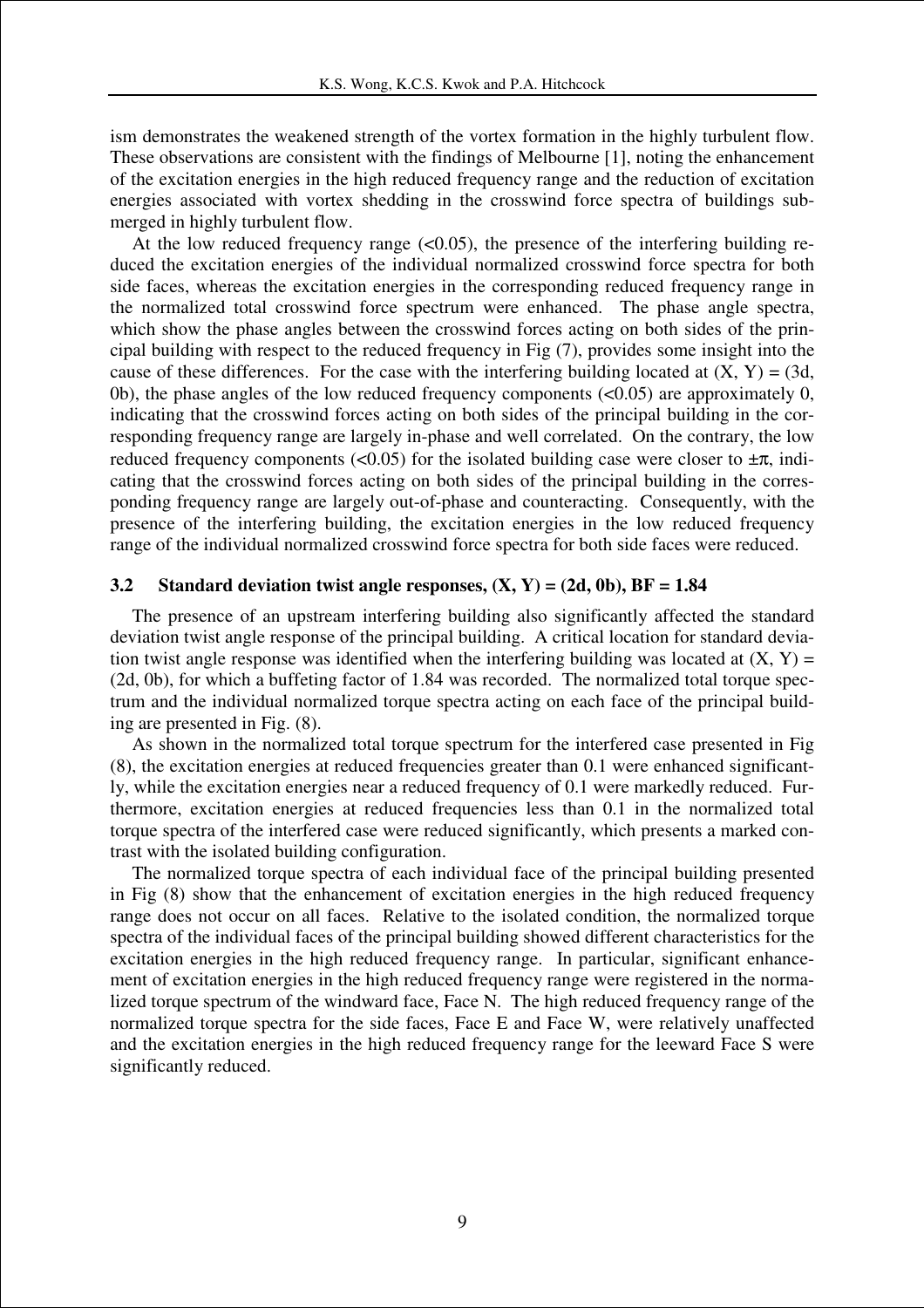The normalized torque spectra for the individual faces of the principal building also highlight the different characteristics for the excitation energies associated with vortex shedding (at a reduced frequency of 0.1) and in the low reduced frequency range  $(<0.05)$ . As shown in Fig (8), the excitation energies near the reduced frequency of 0.1 of the normalized torque spectra for Face N and Face S were reduced significantly, while the excitation energies near the reduced frequency of 0.1 of the normalized torque spectra of Face E and Face W were slightly increased. Furthermore, excitation energies in the low reduced frequency range were reduced significantly in the normalized torque spectra of Face N and Face S, whereas the normalized torque spectra of Face E and Face W in this range were similar to the isolated building case. These observations highlight the complexity of interference effects on the principal building.



Figure 8: Normalized torque spectra for the isolated principal building and with an interfering building located at  $(X, Y) = (3d, 0b)$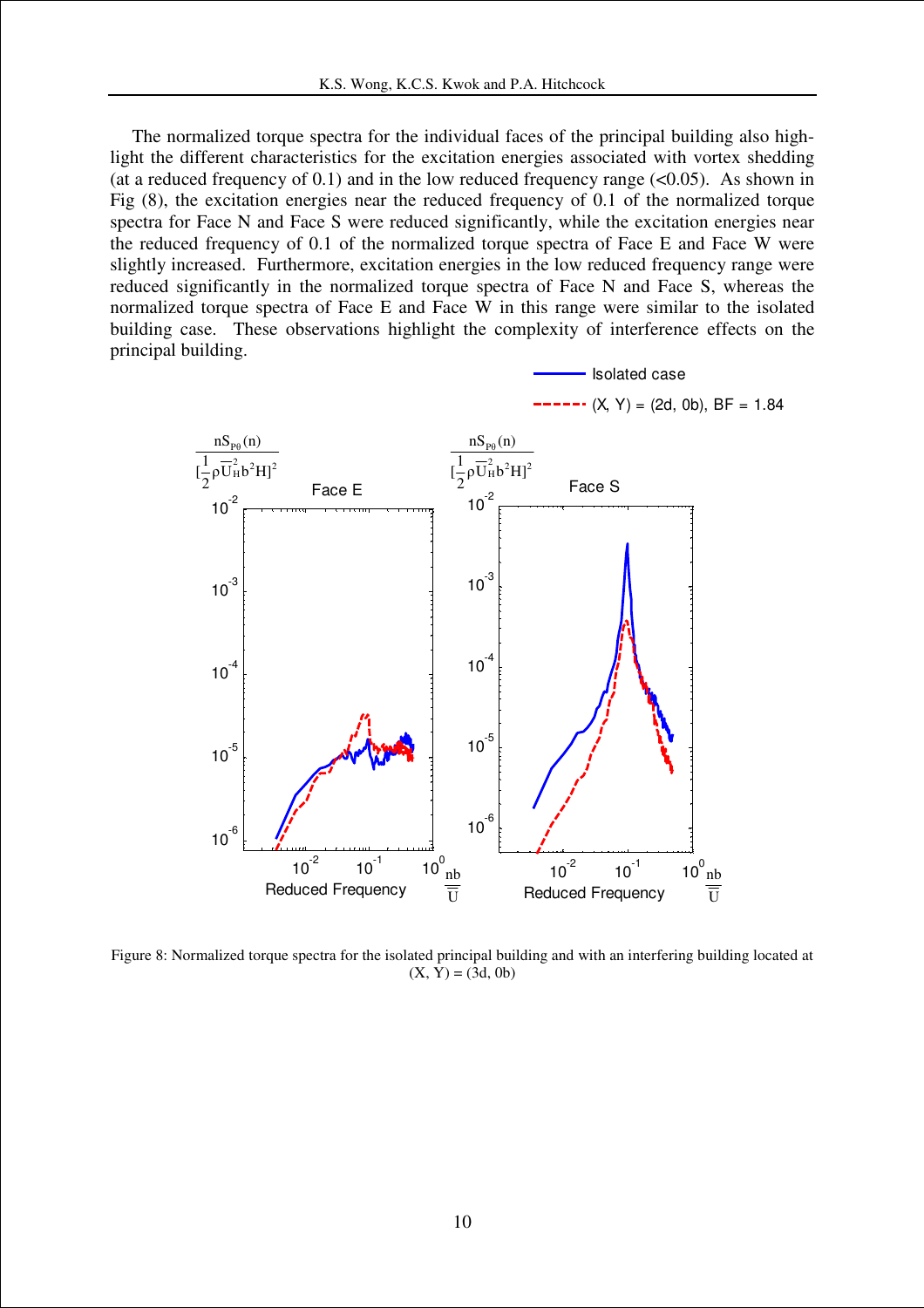

Figure 8 (cont.): Normalized torque spectra for the principal building with and without interfering building located at  $(X, Y) = (3d, 0b)$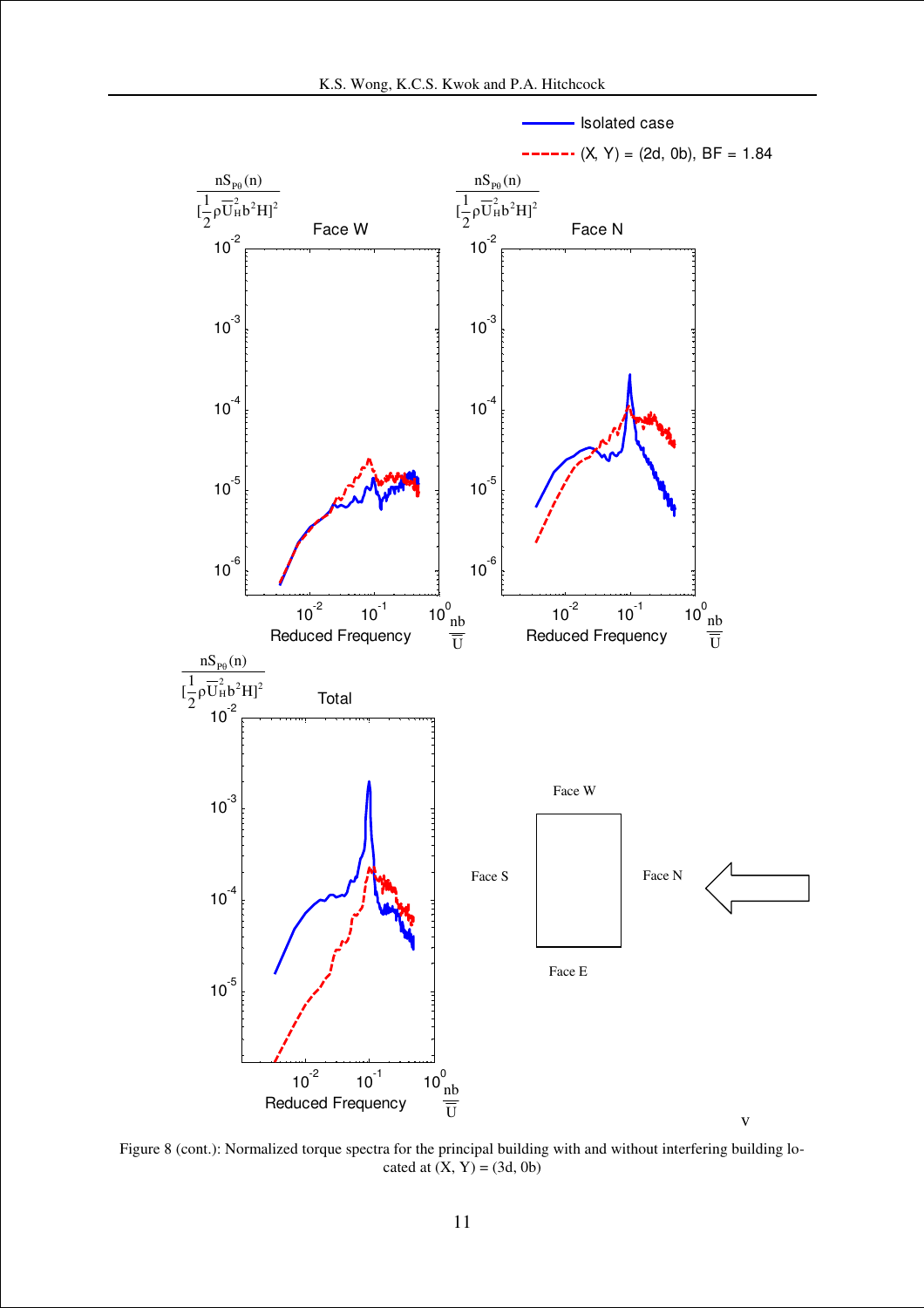# **4 CONCLUSIONS**

Interference effects on a pair of identical rectangular buildings located in open country terrain were assessed quantitatively for a wind reduced velocity of 6 using the high frequency base balance technique. The results showed that an identical building located directly upstream of the principal building created significant interference effects by increasing the standard deviation displacement and twist angle responses of the downstream principal building. The standard deviation crosswind displacement and twist angle response of the principal building for the presented critical building arrangement were increased by about 40% and 80% respectively.

Simultaneous pressure measurements were used to explore the excitation mechanisms due to interference effects. Force spectra determined for the individual faces of the principal building demonstrated that the interference effects on different parts of the principal building model can vary significantly. The data also showed that the correlation between forces acting on different parts of the principal building can be significantly enhanced by the presence of an interfering building having similar building dimensions, resulting in larger building responses. Results of correlation analyses based on the measured pressure data also shed new light on the interference excitation mechanisms and complement the results obtained from the high frequency base balance tests.

# **5 ACKNOWLEDGEMENT**

This research project is funded by a Research Grants Council of Hong Kong Central Allocation Grant (Project CA04/05.EG01). Thanks also go to the staff of the CLP Power Wind/Wave Tunnel Facility at HKUST.

## **REFERENCES**

[1] W. H. Melbourne. *Cross-wind response of structures to wind action*, Proceedings of 4th International Conference on Wind Effects on Buildings and Structures, London, Cambridge University Press, pp. 343-358, Sep, 1976.

[2] K.C.S. Kwok. *Cross-wind response of tall buildings*. Eng. Structures, 4, 256 – 262, 1982

[3] A. Kareem. *Acrosswind response of buildings*. Journal of Structural Division, ASCE, Vol. 108, No.ST4, 869 – 887, 1982.

[4] D.W. Boggs. *Validation of the aerodynamic model method*. Journal of Wind Engineering and Industrial Aerodynamics, 41 – 44, 1011 – 1022, 1992.

[5] J. Kawai. *Bending and torsional vibration of tall buildings in strong wind.* Journal of Wind Engineering and Industrial Aerodynamics, 50, 281 – 288, 1993.

[6] W. J. Zhang, K. C. S. Kwok, Y. L. Xu. *Aeroelastic torsional behaviour of tall buildings in wakes*. Journal of Wind Engineering and Industrial Aerodynamics, 51, 229 – 248, 1994.

[7] T. Tschanz, A.G. Davenport. *The base balance technique for the determination of dynamic wind loads*, Journal of Wind Engineering and Industrial Aerodynamics, 13, 429 – 439, 1982.

[8] W. H. Melbourne, D. B. Sharp. *Effects of upwind buildings on the response of tall buildings*. Proceedings of the Regional Conference On Tall Buildings, Hong Kong, 174—191. 1976

[9] J. W. Saunders, W. H. Melbourne. *Buffeting effects of upstream buildings*. Proceedings of the Fifth International Conference On Wind Engineering, Fort Collins, Colorado, Pergamon Press, Oxford, 593—608, 1979

[10] H. P. Ruscheweyh. *Dynamic response of high-rise buildings under wind action with interference effects from surrounding buildings of similar size*. Proceedings of the Fifth Interna